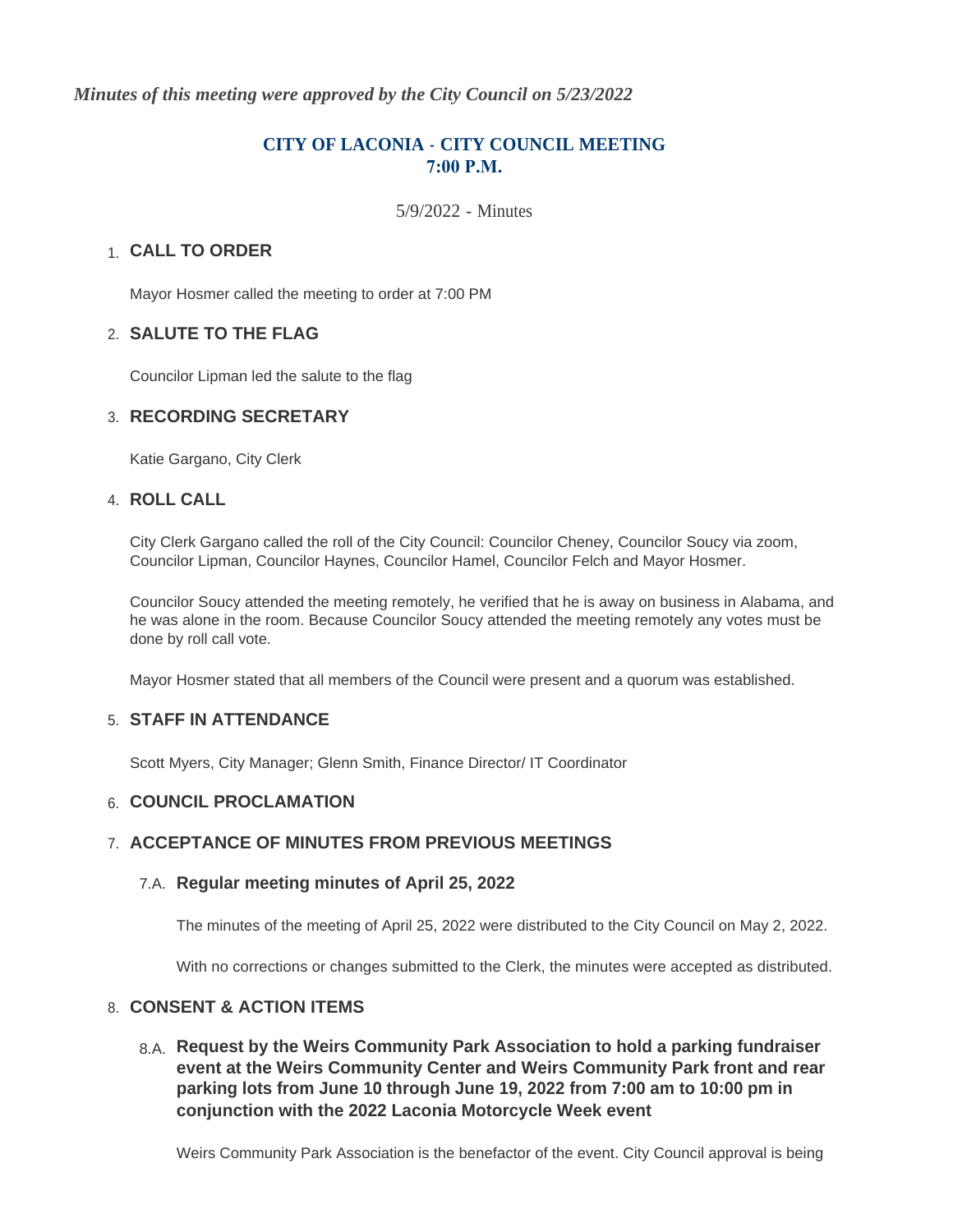requested because this event is anticipating revenues above \$2,000.

This is an annual event.

Councilor Cheney made a motion to approve the request by the Weirs Community Park Association to hold a parking fundraiser event at the Weirs Community Center and Weirs Community Park front and rear parking lots in conjunction with the 2022 Laconia Motorcycle Week Event from June 10 through June 19, 2022 from 7:00 am to 10:00 pm. Seconded by Councilor Flech. **Discussion:** None

#### **Roll Call Vote:**

| Councilor Cheney: Yes | Councilor Soucy: Yes        | <b>Councilor Lipman: Yes</b> |
|-----------------------|-----------------------------|------------------------------|
| Councilor Haynes: Yes | <b>Councilor Hamel: Yes</b> | Councilor Felch: Yes         |

The *motion passed with all in favor*, *approved.*

### **Recommendations for appointments to Boards and Commissions** 8.B.

The Appointments Subcommittee met on May 5, 2022 and interviewed two candidates for appointment or reappointment to the City's Boards and Commissions.

The Appointments Subcommittee strongly recommends the appointment of the following individuals for the terms shown:

Ruth O'Hara – Requesting appointment as an alternate member of the Conservation Commission, serving the remainder of a term expiring at the end of August, 2024.

Tara Shore – Requesting reappointment as a regular member of the Historic District Commission to a three-year term expiring at the end of March, 2025.

Councilor Soucy made a motion that the City Council approves the appointment or reappointment of candidates to the City's Boards and Commissions as presented and recommended by the Appointments Subcommittee. Seconded by Councilor Haynes **Discussion:** None.

#### **Roll Call Vote:**

| Councilor Cheney: Yes | Councilor Soucy: Yes | <b>Councilor Lipman: Yes</b> |
|-----------------------|----------------------|------------------------------|
| Councilor Haynes: Yes | Councilor Hamel: Yes | Councilor Felch: Yes         |

The *motion passed with all in favor, approved.*

### **CITIZEN COMMENTS FOR MATTERS NOT ON THE AGENDA** 9.

No one in person approached the podium and no online attendees raised their hands to speak.

#### **INTERVIEWS** 10.

### 11. NOMINATIONS, APPOINTMENTS & ELECTIONS

- **COMMUNICATIONS** 12.
- **PUBLIC HEARINGS** 13.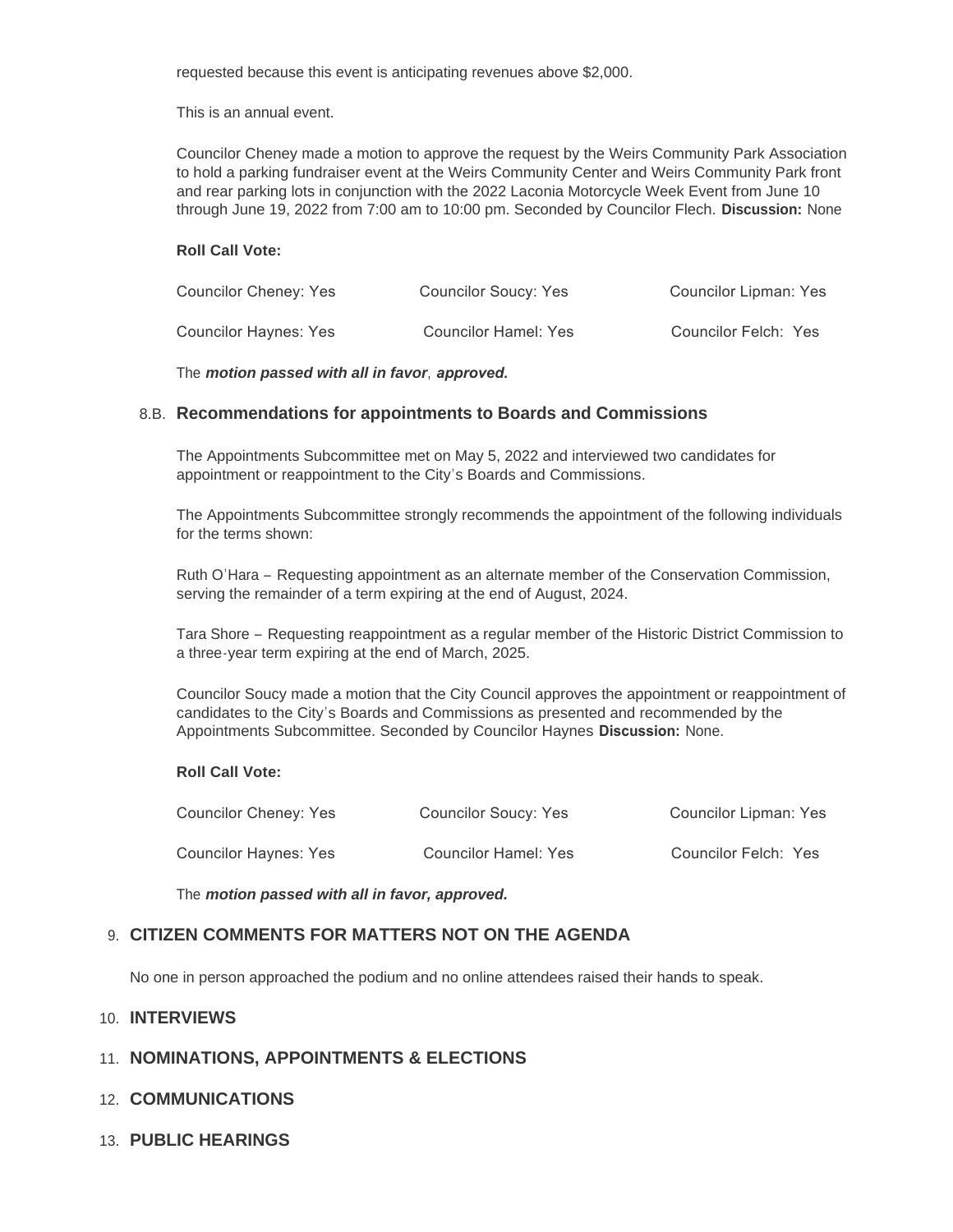# **Public hearing for Ordinance 2022-221 to amend City Code Chapter 221, Vehicles**  13.A. **and Traffic, regarding increasing the parking fees on Lakeside Avenue and at Endicott Rock Park**

Notice of this public hearing was made available in the April 26, 2022 edition of the Laconia Daily Sun, and posted at Laconia City Hall, offices of SAU #30, Laconia Community Center and the Laconia Public Library on April 27, 2022.

Action on this item may be taken up under Unfinished Business

Mayor Hosmer opened the Public Hearing at: 7:06 PM

No one in person approached the podium and no online attendees raised their hands to speak.

Councilor Hamel commented the public hearing did not state the amount of the fees being increased.

Mayor Hosmer stated this item will be taken up under unfinished business, it is item number 22a. and there it lists all the changes to the ordinance.

Mayor Hosmer closed the Public Hearing at: 7:07 PM

## **PRESENTATIONS** 14.

## **MAYOR'S REPORT** 15.

None

## **COUNCIL COMMENTS** 16.

Councilor Haynes wanted to thank the City Manager for all the City of Laconia Welcome signs. He thinks there was damage done to the one on Court Street when some trees were removed, and he received a few comments from the south end business owners particularly on South Main Street would like to see their sign more visible. He asked if it was possible to investigate moving the one on the corner of Route 107 because it isn't very visible coming down Route 106.

Councilor Hamel asked Manager Myers to have the Department of Public Works to get a price on how much it would cost to change the lamp shades in the Weirs and at the docks. He knows they had replaced the ones downtown and they look great, and he'd love to see if those could be changed as well. Councilor Hamel also mentioned that he attended the Mt. Washington Shakedown cruise.

# **COMMITTEE REPORTS** 17.

### **FINANCE (Lipman (Chair), Hamel, Cheney)** 17.A.

- **WOW Trail Funding** 17.A.i.
- 17.A.ii. Downtown TIF Financing
- **PUBLIC SAFETY (Cheney (Chair), Soucy, Lipman)** 17.B.
- **GOVERNMENT OPERATIONS & ORDINANCES (Soucy (Chair), Felch, Cheney)** 17.C.
	- **Review of Chapter 167, Noise and Chapter 161 Licensing as it pertains to**  17.C.i. **outdoor sound equipment and loudspeakers**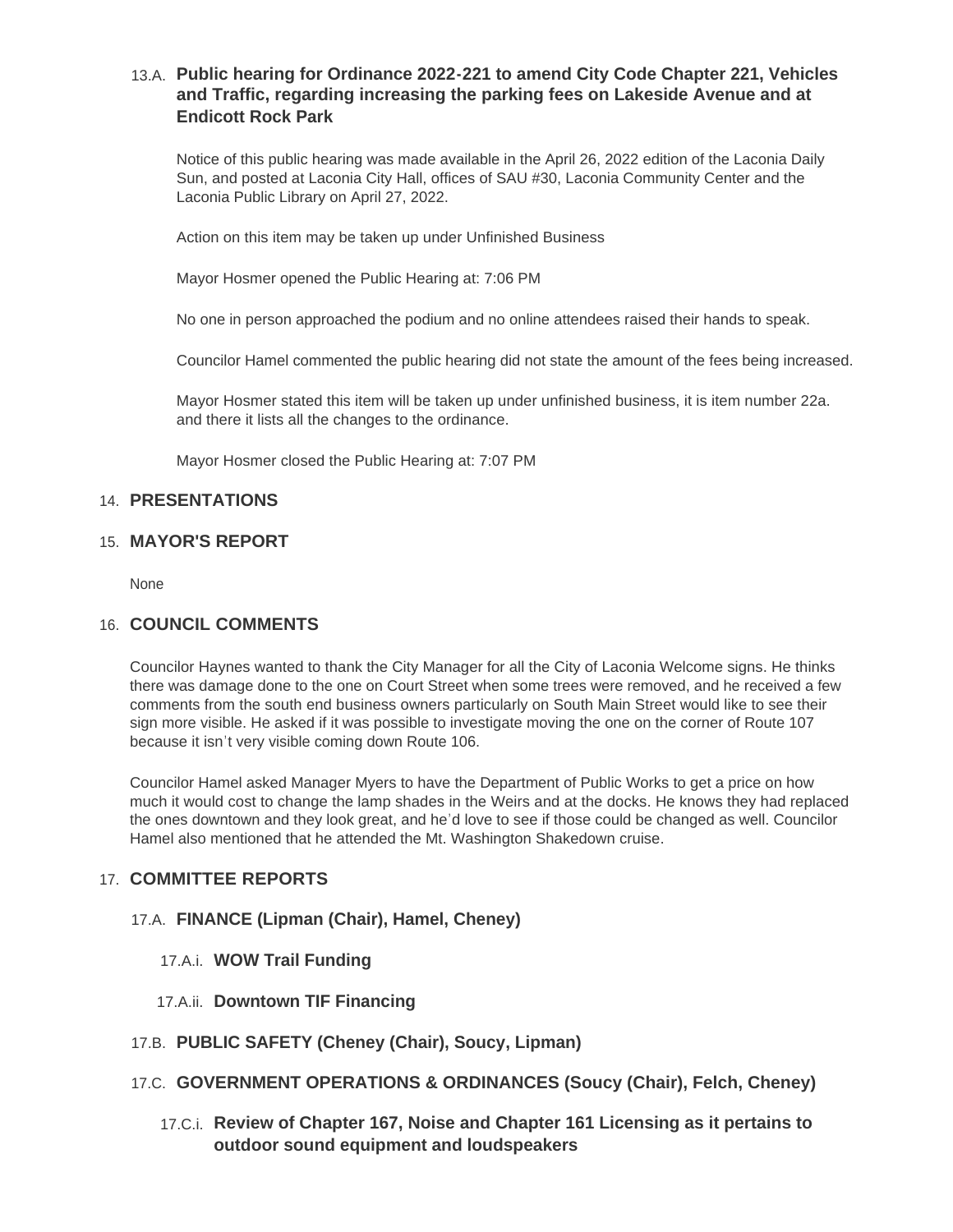- **Ordinance Amending Chapter 221, Vehicles and Traffic/Parking on Sublawns** 17.C.ii.
- **Procedural review of grant applications** 17.C.iii.
- **Regulation of Short Term Residential Rental Businesses** 17.C.iv.
- **Proposed Historic Overlay District** 17.C.v.
- 17.C.vi. Scenic Road Motorcycle Noise Petition
- **Use of public property by for-profit entities** 17.C.vii.
- 17.C.viii. Short Term Rentals
- **Naming privilege's to public areas** 17.C.ix.
- **LAND & BUILDINGS (Hamel (Chair), Haynes, Felch)** 17.D.
	- 17.D.i. Downtown parking garage
	- 17.D.ii. Repair & maintenance of City buildings
	- 17.D.iii. Plan for the DPW Compound
- **PUBLIC WORKS (Haynes (Chair), Felch, Soucy)** 17.E.
	- 17.E.i. Retaining Wall Policy
	- **Discussion for converting from a manual to an automated solid waste**  17.E.ii. **curbside collection service**
- **APPOINTMENTS (Councilors Soucy (Chair), Cheney and Haynes)** 17.F.

### **LIAISON REPORTS** 18.

# **CITIZENS REQUESTS TO COMMENT ON CURRENT AGENDA ITEMS** 19.

No one in person approached the podium and no online attendees raised their hands to speak.

### **CITY MANAGER'S REPORT** 20.

### **Financial and Operational Trends Report** 20.A.

City Manager Myers discussed SB 249 which was a short-term rental bill that was being closely followed by the Council. The bill was sent to committee then it was sent to interim study, which means the bill is basically dead. It could return next year but until then our Ordinance is still in effect for at least the next year.

Manager Myers presented the report to the City Council, the full report can be found as an attachment to the agenda on the City's website.

Highlights include:

Building permit reports this amount is significantly lower this month because we started a new tax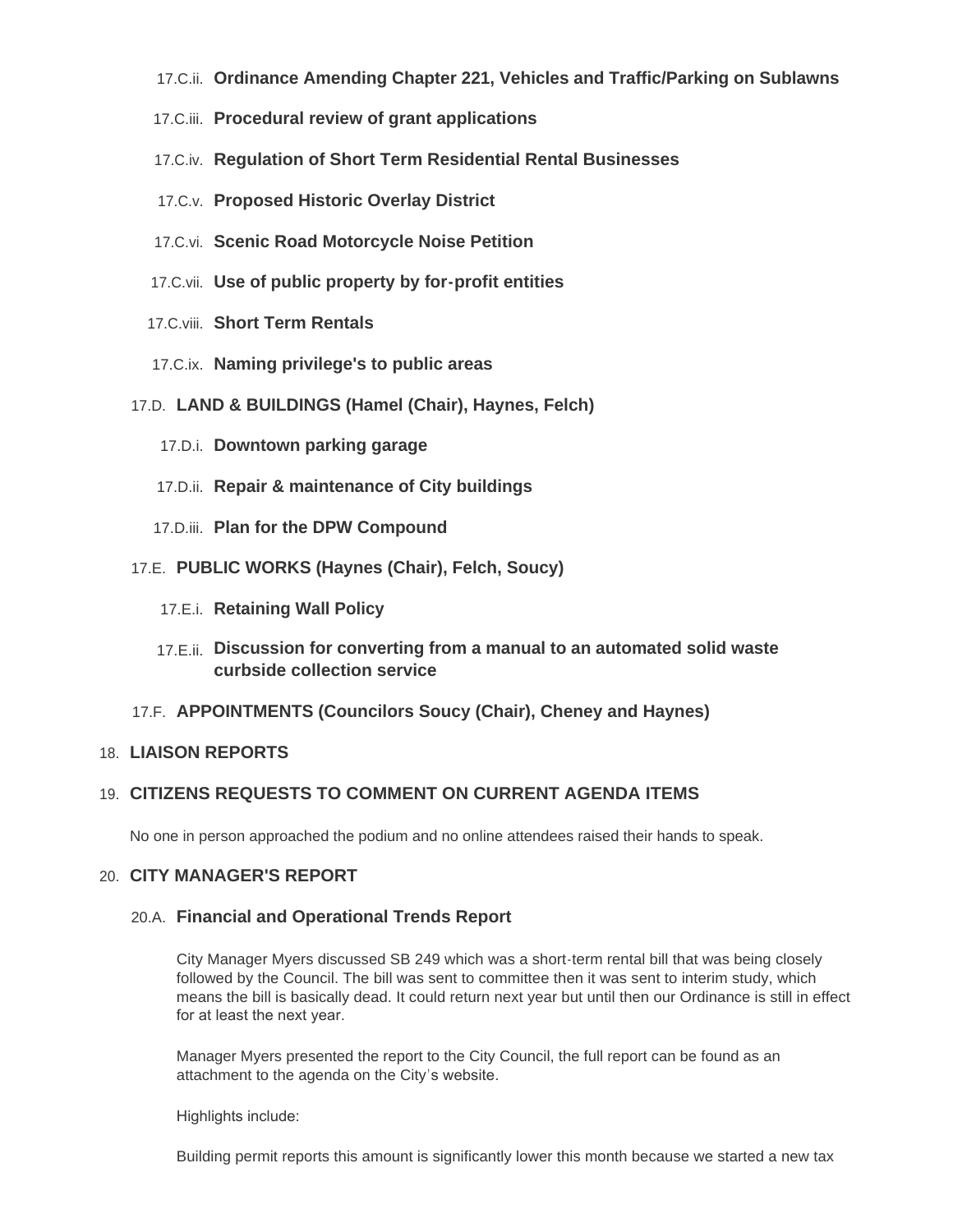year on April 1st.

Fire & Rescue calls compared this year to years past. Things are finally getting back to pre-Covid numbers. The Laconia Fire Department is down 6 or 7 employees. Overtime costs are expected to rise, lateral transfers and bonuses are good things to have in our back pocket, but people really aren't acting on them.

Police is also looking for a couple recruitments, public safety is experiencing significant challenges. He is seeing our departments are really having to get creative to promote our positions, the police department had an ad on Sirius xm radio that targets a specific area.

Parks & Rec activities are trending back up.

Winter maintenance has finally come to a halt.

No City Councilors had any questions or comments on the City Manager's report.

# **NEW BUSINESS** 21.

## **Request to approve a tentative agreement for the Public Works Department**  21.A. **Employees, Local #534, AFSCME Council 93**

This contract is for 1 of 4 of the unions within the City, it consists of 16 members who work at the Department of Public Works.

The City Council has been briefed on the terms of the tentative agreement prior to this evening's meeting. The increase in cost for the first year of the contract is expected to be \$73,290.

Councilor Hamel made a motion that the City Council approve the tentative agreement for the Public Works Department Employees, Local #534, AFSCME Council 93, for the period from July 1, 2022 through June 30, 2025. Seconded by Councilor Felch **Discussion:** None

#### **Roll Call Vote:**

| <b>Councilor Cheney: Yes</b> | Councilor Soucy: Yes | Councilor Lipman: Yes |
|------------------------------|----------------------|-----------------------|
| Councilor Haynes: Yes        | Councilor Hamel: Yes | Councilor Felch: Yes  |

#### The *motion passed with all in favor*, *approved.*

Since the contract was approved Manager Myers spoke about the highlights of the contract:

It is a 3-year contract, there are changes to health insurance plan options, there is a health reimbursement account being offered, a dental plan being offered with the employee paying 80% single, 60 % 2-person, 50 % family. The contract includes Cost of Living Adjustments of 2.5 % in 2022, and in years 2 and 3 the COLA will range from 1-3 % depending on tax cap allotment.

There was an adjustment to the pay scale. It is a 9-step scale for each pay grade. Steps 1 & 2 are being eliminated, step 3 will become the new step one and steps 4-9 will move down 2 steps. The new 8 & 9 steps will be added with 3 % increases in between steps.

There is currently a limit to the number of employees who can hold a specific position with CDL A. As employees retire, and other others move up the list, they have added verbiage similar to what the Police Department does when hiring a new officer and paying for them to go through the Police Academy. They have calculated that the expense of attending the 3 weeks of classes and the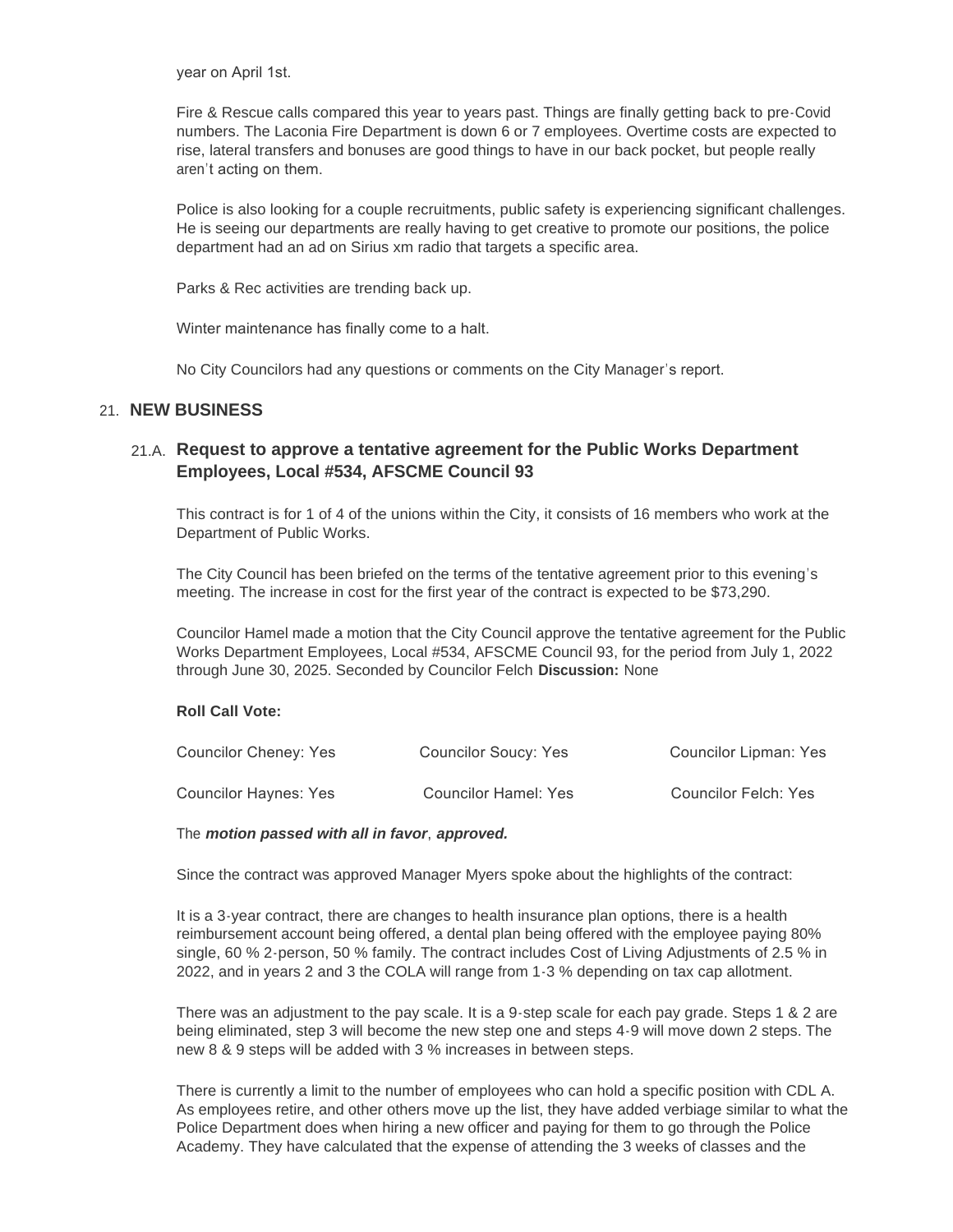licensing fees to get the special CDL license is calculated to be worth \$6,000.00. The employee must sign an agreement that they will stay with the City for an additional 4 years after obtaining their license. Departure from the City prior to the 4-year period would result in a prorated portion to be paid back to the City by the employee.

# **Discussion of NH Electric Coop announcement regarding herbicide treatment on**  21.B. **Transmission Line 124 on Leighton Avenue**

At their April 20, 2022 meeting the Conservation Commission discussed the announcement received from NH Electric Coop and its contractor consultant, Vegetation Control Service, Inc. regarding application of herbicides to undesirable vegetation growing within the power line rights of way corridors, specifically on Transmission Line 124 on Leighton Avenue. A copy of that announcement is attached to the agenda that can be found on the City's website; the announcement states that treatments are scheduled to commence on or about June 15, 2022.

The Conservation Commission noted that a number of homeowners in the Leighton Avenue area are concerned for their private wells and the lake's water quality.

The Commission asks the City Council to not support the application of herbicides/pesticides along transmission lines with impacts to private wells and shorelands, and to not allow NH Electric Coop to proceed with this herbicide treatment as outlined in the announcement dated April 1, 2022.

Councilor Lipman made a motion that the City Council endorses the Conservation Commission's position on opposing the application of herbicides/pesticides along transmission lines with impacts to private wells and shorelands, and to not allow NH Electric Coop to proceed with the herbicide treatment as outlined in the announcement dated April 1, 2022. Seconded by Councilor Haynes **Discussion:** Councilor Lipman wants to know what the alternative is if they don't do this so that electrical services are not interrupted for other people in the City. Manager Myers said that he thinks this is the main area where the Electric Co-op runs their transmission lines. The overwhelming majority of lines in Laconia are run and maintained by Eversource. He does not know the alternatives but would imagine it would be a more organic herbicide. Councilor Cheney wants clarification of a State permit 044 wants to know what the permit process entails. Councilor Haynes would also like to know what they are using. Dean Anson from the Conservation Commission has several concerns about what the impact is going to be on his private well and 9-12 intermittent streams that flow directly into Lake Winnisquam. He researched the two chemicals and they are called Kernite and Escort; both say they are not harmful to wildlife but it does not say anything about vegetation. These chemicals are from areas across the country and in CA. He has a concern about it not being local. It is going to be applied to undesirable vegetation using a tank by walking around and applying it to stumps.

Motion to table by Councilor Lipman, seconded by Councilor Cheney,

### **Roll Call Vote:**

| Councilor Cheney: Yes        | Councilor Soucy: Yes | Councilor Lipman: Yes |
|------------------------------|----------------------|-----------------------|
| <b>Councilor Haynes: Yes</b> | Councilor Hamel: Yes | Councilor Felch: Yes  |

The *motion passed with all in favor*, *tabled*.

## **City employees covered by the Wage and Compensation Plan** 21.C.

The City Manager submitted to the City Council the following amendments to the City's Wage and Compensation Plan. The amendment is submitted in accordance with the authority outlined in Section 6:02 of the Laconia City Charter and Section 1.4 of the City's Classification and Compensation Plan.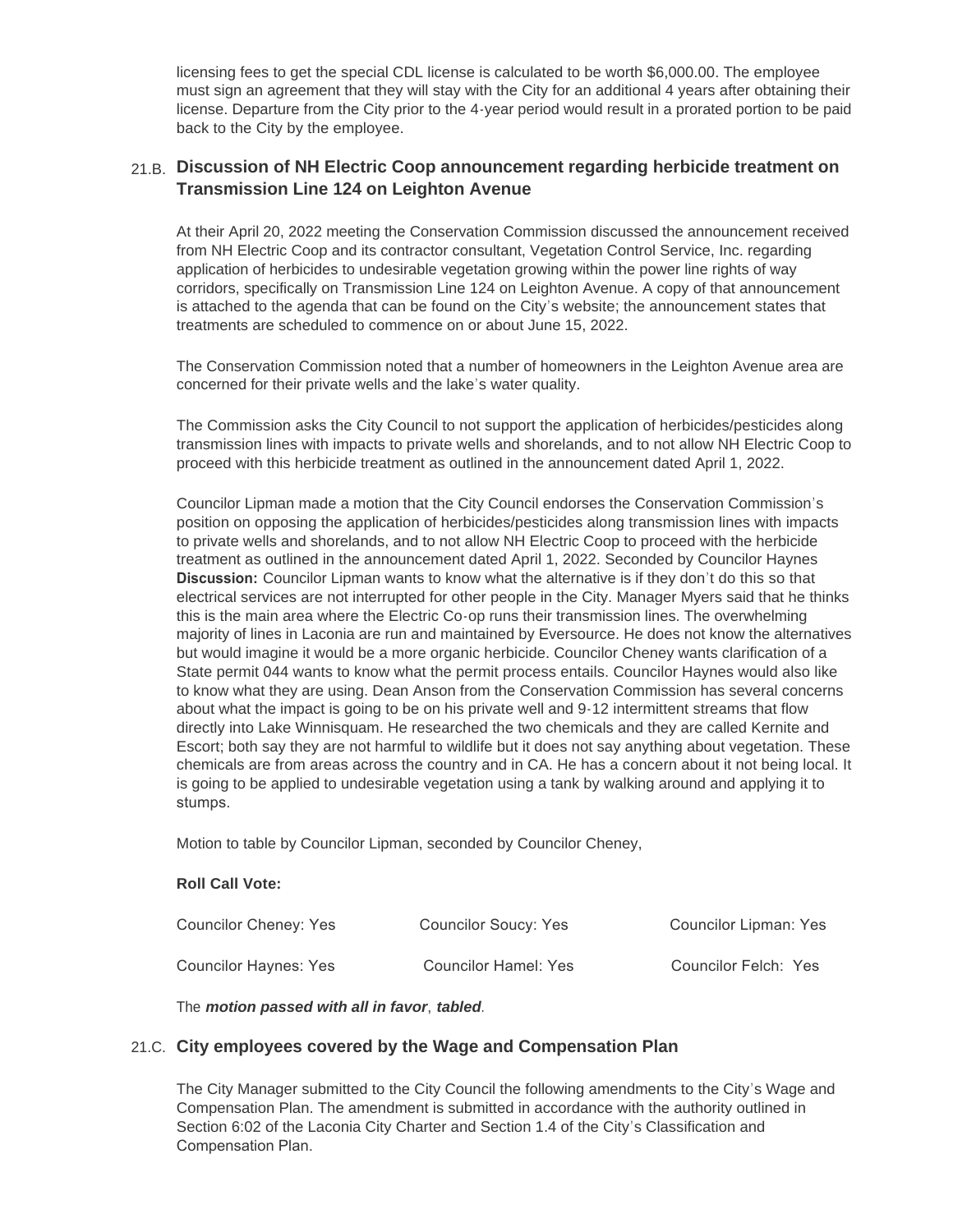Please refer to the agenda to see the attached memo dated April 29, 2022 for details of the amendments to the plan. Also attached to the agenda is the Wage and Compensation Plan covering the first year of the proposed amendments from 7/4/22 to 6/30/2023.

Councilor Felch made a motion to approve the Wage and Compensation Plan as presented. Seconded by Councilor Hamel. **Discussion:** None

#### **Roll Call Vote:**

| Councilor Cheney: Yes | Councilor Soucy: Yes | Councilor Lipman: Yes |
|-----------------------|----------------------|-----------------------|
| Councilor Haynes: Yes | Councilor Hamel: Yes | Councilor Felch: Yes  |

The *motion passed with all in favor*, *approved.*

## **HealthTrust, Inc. Application and Membership Agreement** 21.D.

The City will be offering dental insurance coverage to its employees as outlined in the HealthTrust, Inc. Application and Membership Agreement that is attached to the agenda on the City's website, the agreement is effective July 1, 2022. In connection with that agreement, the Council is asked to authorize the City Manager to sign the Certificate of Authorizing Resolution on behalf of the City.

Councilor Felch made a motion that the City Council authorize the City Manager to sign the Certificate of Authorizing Resolution in connection with the HealthTrust, Inc. Application and Membership Agreement, as presented. Seconded by Councilor Cheney. **Discussion:** Councilor Lipman clarified that any unions who have not agreed cannot participate in dental until they have ratified contracts. Manager Myers confirmed that is correct.

#### **Roll Call Vote:**

| Councilor Cheney: Yes | Councilor Soucy: Yes        | <b>Councilor Lipman: Yes</b> |
|-----------------------|-----------------------------|------------------------------|
| Councilor Haynes: Yes | <b>Councilor Hamel: Yes</b> | Councilor Felch: Yes         |

The *motion passed with all in favor*, *approved.*

## **Resolution 2022-07 relative to a proposed land swap and partial termination of**  21.E. **lease rights between the State of New Hampshire and the City of Laconia**

The State of New Hampshire is marketing its Lake Region Facility campus property for sale and redevelopment and wishes to use Tract 2, located at Tax Map 292, Block 153, Lot 3. The State is also requesting that the City of Laconia execute a Termination of Easement and Release of Covenants with regard to the Lakes Region Facility (Map 318, Block 155, Lot 1 and Map 318, Block 538, Lot 1.1).

Legal counsel has advised that the City Council follow the process outlined in Chapter 183-8 of the City's Code (attached to the agenda) to surrender its lease, terminate its easement, and release the covenants. Pursuant to §183-8(A), copies of all documents related to this request are attached to the agenda. The City Manager cerfies that the City has no present or reasonably foreseeable use for the property rights, and they are surplus. Should the Council agree that the property rights are surplus and eligible for sale, it should determine if an appraisal is necessary, and if not, authorize the City Manager to finalize the negotiations.

Please note that a two-thirds vote of the Council is required for any vote relative to this matter.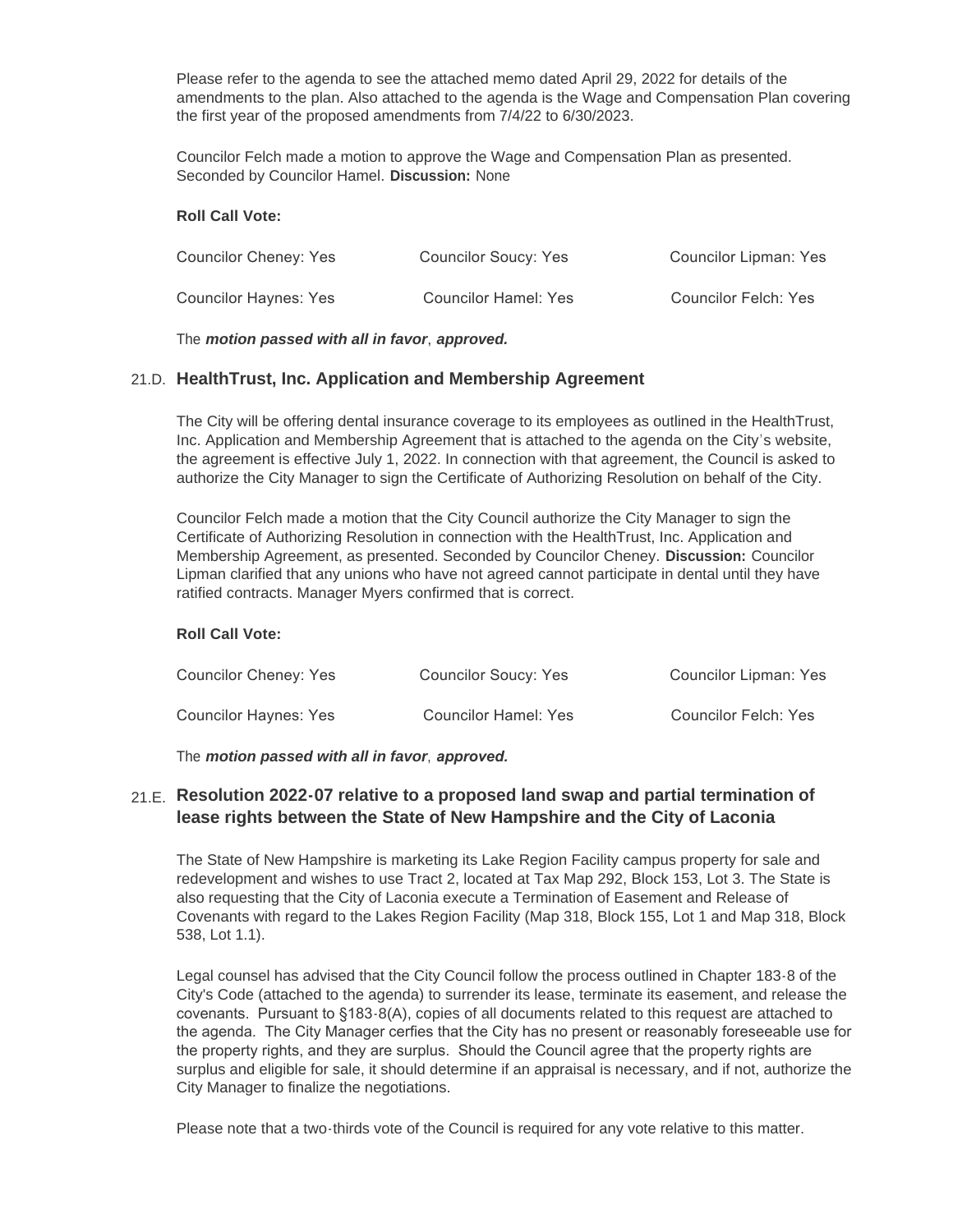Councilor Hamel would like to see parking added to this agreement. Manager Myers stated the State is trying to remove restrictions, not add restrictions.

Councilor Hamel wants to know how Mutual Aid will be affected for the equipment to be moved.

City Manager and Mayor Hosmer has had several conference calls with high members of the state regarding this matter.

Councilor Felch made a motion to waive a reading of Resolution 2022-07 in its entirety and to read by title only. Seconded by Councilor Cheney. **Discussion: None**

#### **Roll Call Vote:**

| Councilor Cheney: Yes | Councilor Soucy: Yes        | <b>Councilor Lipman: Yes</b> |
|-----------------------|-----------------------------|------------------------------|
| Councilor Haynes: Yes | <b>Councilor Hamel: Yes</b> | Councilor Felch: Yes         |

#### The *motion passed with all in favor, approved.*

Councilor Felch made a motion to approve Resolution 2022-07 relative to a proposed land swap and partial termination of lease rights between the State of New Hampshire and the City of Laconia, and to declare the City's property located at Tax Map 292, Block 153, Lot 3 as surplus property. I further move to authorize the City Manager to execute any and all documents related to this matter. Seconded by Councilor Cheney. **Discussion:** Councilor Lipman spoke about the lease trade; he wants to make sure our interest in Robbie Mills isn't lost and that the City doesn't lose the full use of Robbie Mills Park. Manager Myers stated he felt the City was in a good position when it comes to the zoning and the performance overlay. Councilor Felch stated that if the City Council does not agree on this and then the State sells the property, the City will be responsible for moving the 911 dispatch center at our own expense.

#### **Roll Call Vote:**

| Councilor Cheney: Yes | Councilor Soucy: Yes        | <b>Councilor Lipman: Yes</b> |
|-----------------------|-----------------------------|------------------------------|
| Councilor Haynes: Yes | <b>Councilor Hamel: Yes</b> | Councilor Felch: Yes         |

The *motion passed with all in favor, approved.*

## **UNFINISHED BUSINESS** 22.

## **Ordinance 2022-221 to amend City Code Chapter 221, Vehicles and Traffic,**  22.A. **regarding increasing the parking fees on Lakeside Avenue and at Endicott Rock Park**

The costs of operating and servicing the parking kiosks in Weirs Beach have increased since they were installed in 2017. Additionally, inflation has increased the cost of materials and services. The parking fees since the kiosks were installed have been \$1 per hour on Lakeside Ave and \$2 per hour for Endicott Rock Park. At the City Council meeting on April 25, 2022, the Council voted to change the proposed parking fee to \$2.00/hour on Lakeside Ave. and \$2.50/hour at Endicott Rock Park, and to leave the amount that goes into the General Fund at the existing \$25,000. The Council also requested that another public hearing be held at the May 9, 2022 Council meeting.

All Lakeside Avenue parking revenue goes to the general fund. The first \$25,000 of the revenue from Endicott Rock Park goes to the general fund the remainder goes to an account for beach refurbishments.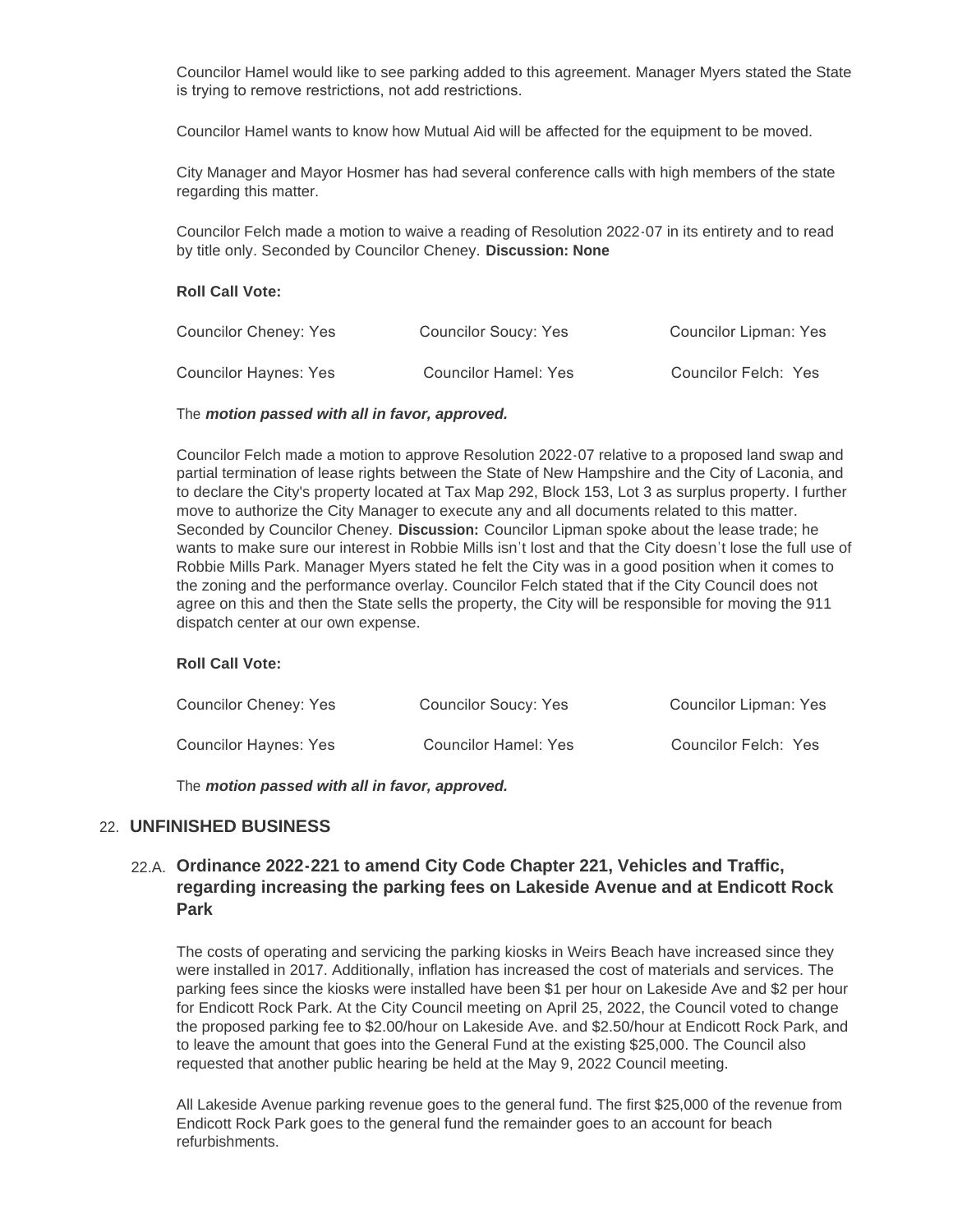The parking fee collection period begins on the Saturday before Memorial Day, which is May 28th this year.

Public Works estimates that the increase of fees on Lakeside Avenue will raise approximately \$125,000 additional for the general fund and approximately \$12,000 for the beach refurbishment account.

Public Works recommends that the City Council approve the proposed increases and that the increase take effect on May 28, 2022.

Councilor Cheney made a motion to waive a reading of this Ordinance in its entirety and to read by title only. Seconded by Councilor Haynes **Discussion: None**

#### **Roll Call Vote:**

| Councilor Cheney: Yes | Councilor Soucy: Yes | <b>Councilor Lipman: Yes</b> |
|-----------------------|----------------------|------------------------------|
| Councilor Haynes: Yes | Councilor Hamel: Yes | Councilor Felch: Yes         |

#### The *motion passed with all in favor, approved.*

Councilor Cheney made a motion to move to approve a second reading of Ordinance 2022-221 amending City Code Chapter 221, Vehicles and Traffic, regarding increasing the parking fees on Lakeside Avenue and at Endicott Rock Park. Seconded by Councilor Haynes **Discussion:** Councilor Lipman asked the Clerk to verify the minutes and to read the motion in the minutes. Manager Myers read from the April 25, 2022 minutes page 10, paragraph 3: "*Councilor Felch made a motion to amend City Code Chapter 221, Vehicles and Traffic, regarding increasing the parking fees to \$2.00/ hour on Lakeside Avenue and \$2.50/ hour at Endicott Rock Park, and to leave the amount that goes into the General Fund at the existing \$25,000. And renoticing another public hearing to be held at the May 9, 2022 Council meeting. Seconded by Councilor Lipman. Discussion: none the motion passed with all in favor."*

#### **Roll Call Vote:**

| Councilor Cheney: Yes | Councilor Soucy: Yes | <b>Councilor Lipman: Yes</b> |
|-----------------------|----------------------|------------------------------|
| Councilor Haynes: Yes | Councilor Hamel: Yes | Councilor Felch: Yes         |

#### The *motion passed with all in favor, approved.*

Councilor Cheney made a motion to approve Ordinance 2022-221 amending City Code Chapter 221, Vehicles and Traffic, regarding increasing the parking fees on Lakeside Avenue and at Endicott Rock Park. Seconded by Councilor Haynes **Discussion:** Councilor Cheney wanted the Council to know that he attended the Weirs Action Committee meeting where they discussed this item, and the Weirs Action Committee supported this action unanimously.

#### **Roll Call Vote:**

| Councilor Cheney: Yes | Councilor Soucy: Yes | Councilor Lipman: Yes |
|-----------------------|----------------------|-----------------------|
| Councilor Haynes: Yes | Councilor Hamel: Yes | Councilor Felch: Yes  |

The *motion passed with all in favor, approved.*

# **FUTURE AGENDA ITEMS** 23.